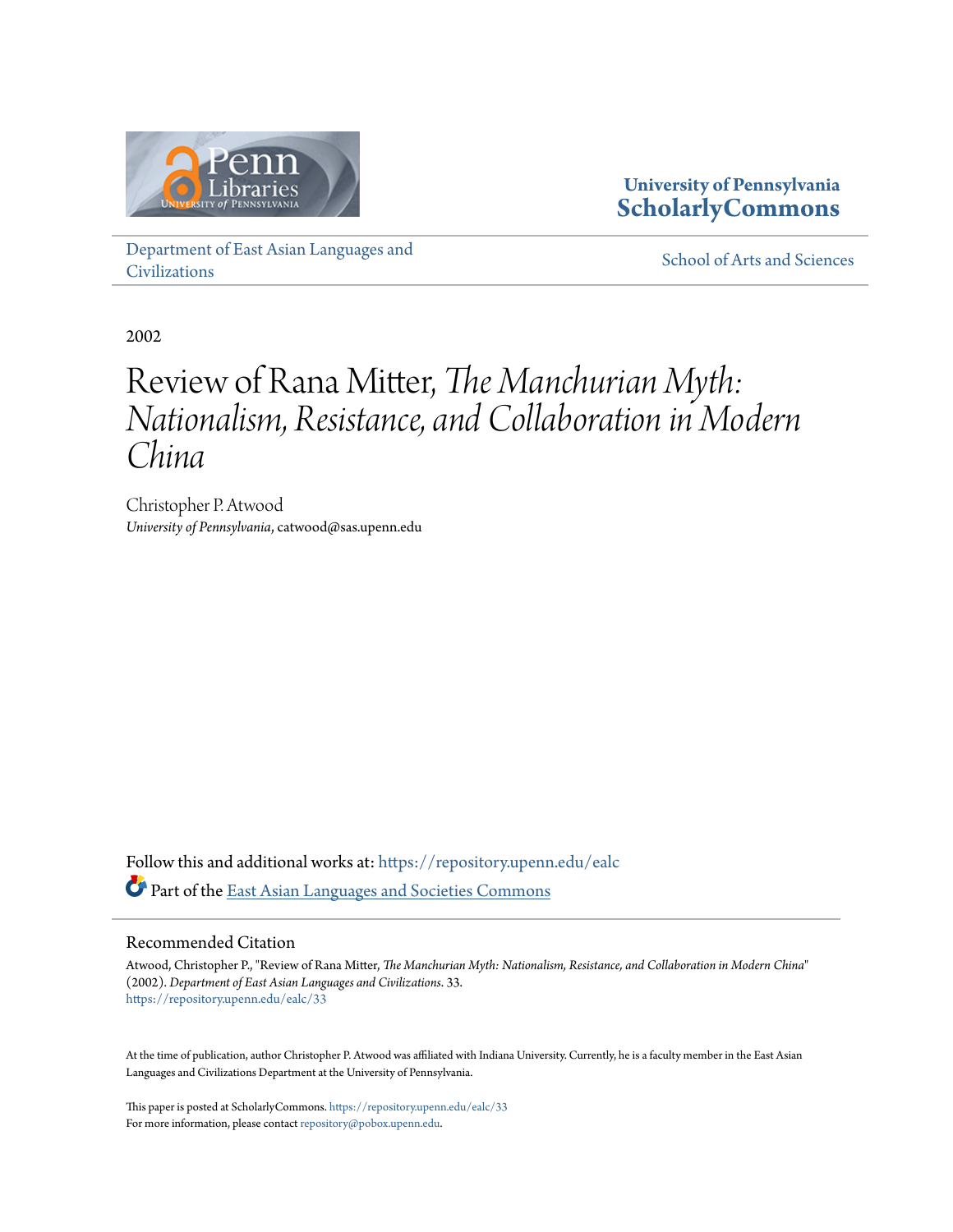### Review of Rana Mitter, *The Manchurian Myth: Nationalism, Resistance, and Collaboration in Modern China*

#### **Disciplines**

Arts and Humanities | East Asian Languages and Societies

#### **Comments**

At the time of publication, author Christopher P. Atwood was affiliated with Indiana University. Currently, he is a faculty member in the East Asian Languages and Civilizations Department at the University of Pennsylvania.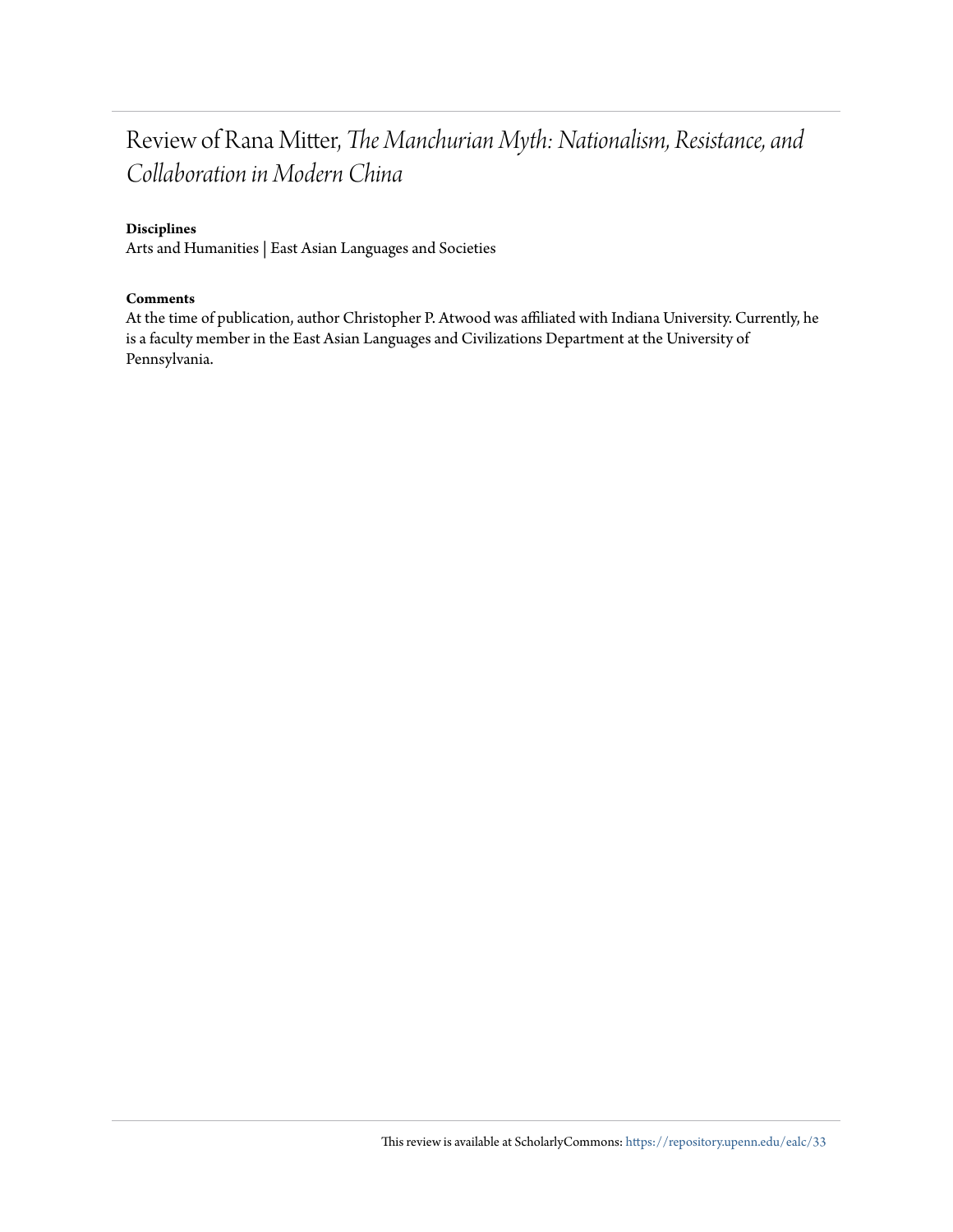# REVIEWS 225

 detailed earlier, it is now possible to teach dedicated courses on Hong Kong cinema. The only remaining problem to resolve is to make more pre-1975 Hong Kong films readily available with English subtitles for classroom use.

University of California, Berkeley Chris Berry

 Mit ter, Rana. The Manchurian Myth: Nationalism, Resistance, and Collaboration in Modern China. (Berkeley: University of California Press, 2000), xii + 295 pp. \$ 45.00. ISBN 0-520-22111-7.

 In recent years, Manchuria and the Japanese-created state of Manchukuo from 1931-1945 have become the subject of significant new research in both Chinese and English. As the memories of World War II have faded and the historiography of the Republican period has progressed from "party history" and "revolutionary history" to an interest in wider and less ideologically-charged themes, studies of Manchuria have begun to look beyond the questions of war-guilt and blame and explore the events of 1931 and after as something approaching "normal" history.

Rana Mitter's study, The Manchurian Myth, promises to take this trend further by deliberate confronting what he calls "the Manchurian myth" of savage Japan ese imperialism and unremitting Chinese resistance that has formed the master narrative of Chinese (and many post-war Western) accounts of Manchukuo. After surveying the few strengths and many weaknesses of the Zhang Xueliang regime (1928-1931) that preceded Japan's 1931 occupation of Manchuria (chap ter 2), Mitter, University Lecturer at Oxford, examines collaborators (chapters 3 and 4), civilian resistance organizations in China proper (chapters 5 and 6), and those actualy fighting in Manchuria against Japan (chapter 7). Limiting his study to the first three years of the occupation (1931-1933), he aims to explain first why it is that some resisted but most did not, and second, how the civilian resis tance organizations based in Beiping (modern Beijing) used the military resis tance to create what he calls, borrowing Henry Rousso's term in Vichy Syndrome, "resistancialism." In this discourse, small number of active fighters are repre sented as something vastly more significant than their actual numbers and indeed identified with the nation itself.

 Mitter used a wide variety of sources including the No. 2 Historical Archives in Nanjing, the Liaoning Provincial Archives, and contemporary newspapers, as well as recently published memoirs and document collections. The extensive use of archival material and periodical literature and his only sparing use of memoirs contributes to the reliability of this study of what is still a controversial topic. Despite their appearance of giving the "behind-the-scenes" picture of informa tion in the Republican period, memoirs published after 1979 are still heavily influenced both by the PRC's official historical line and in more subtle ways by the individual author's later experiences.

 Despite Mitter's good historical judgement and the reliability of his conclu sions, The Manchurian Myth does not entirely fulfill the expectations raised by the dust-jacket blurbs. Numerous important themes of historical memory, of di lemmas of collaboration and resistance, of the sociology of nationalism, and of military-civilian relations in the Republican period are introduced but not ad-

JAH 36/2 (2002)